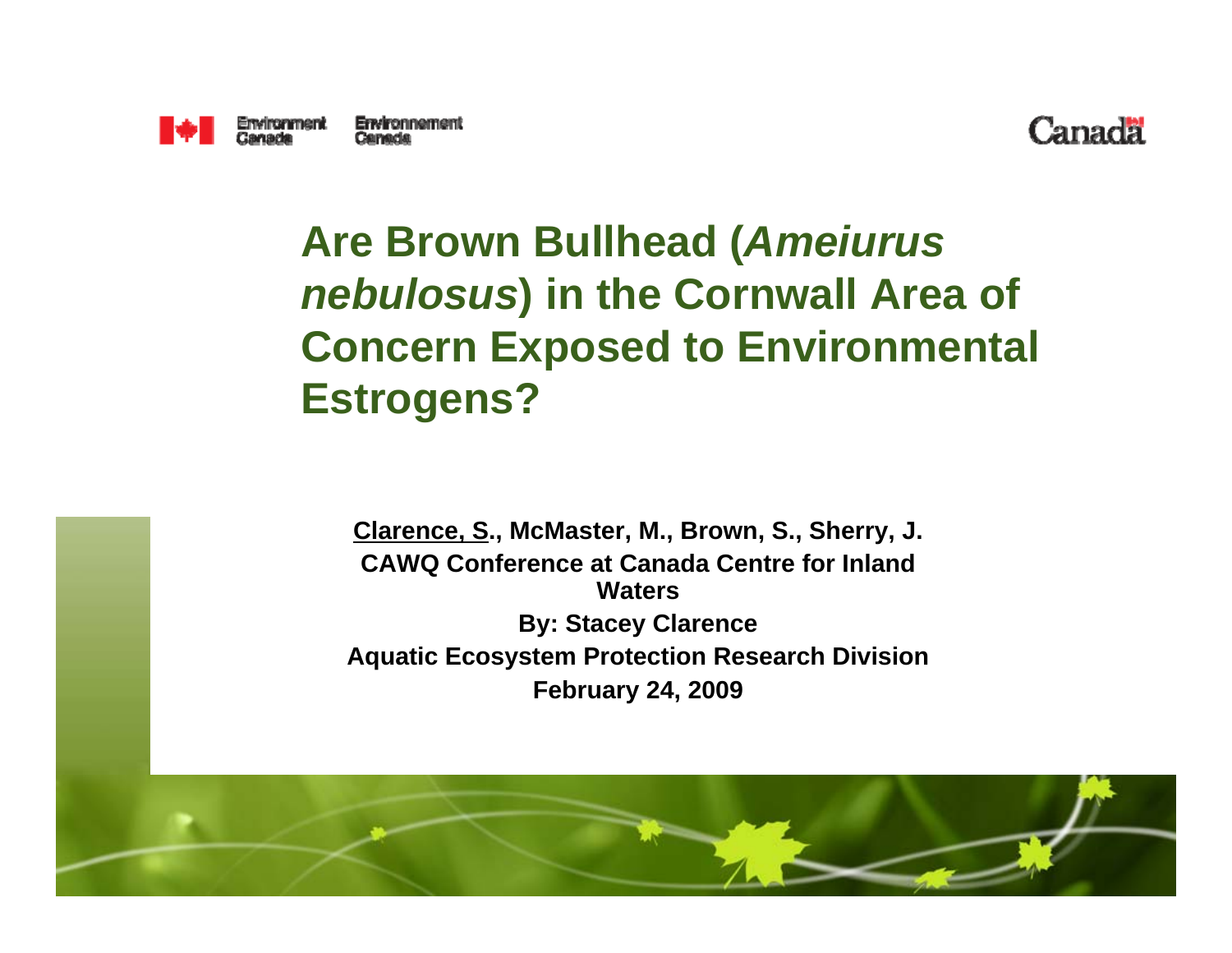#### **Outline**

- Description of Cornwall AOC
- Vitellogenin
- Trial Methods
- Results
- Conclusions



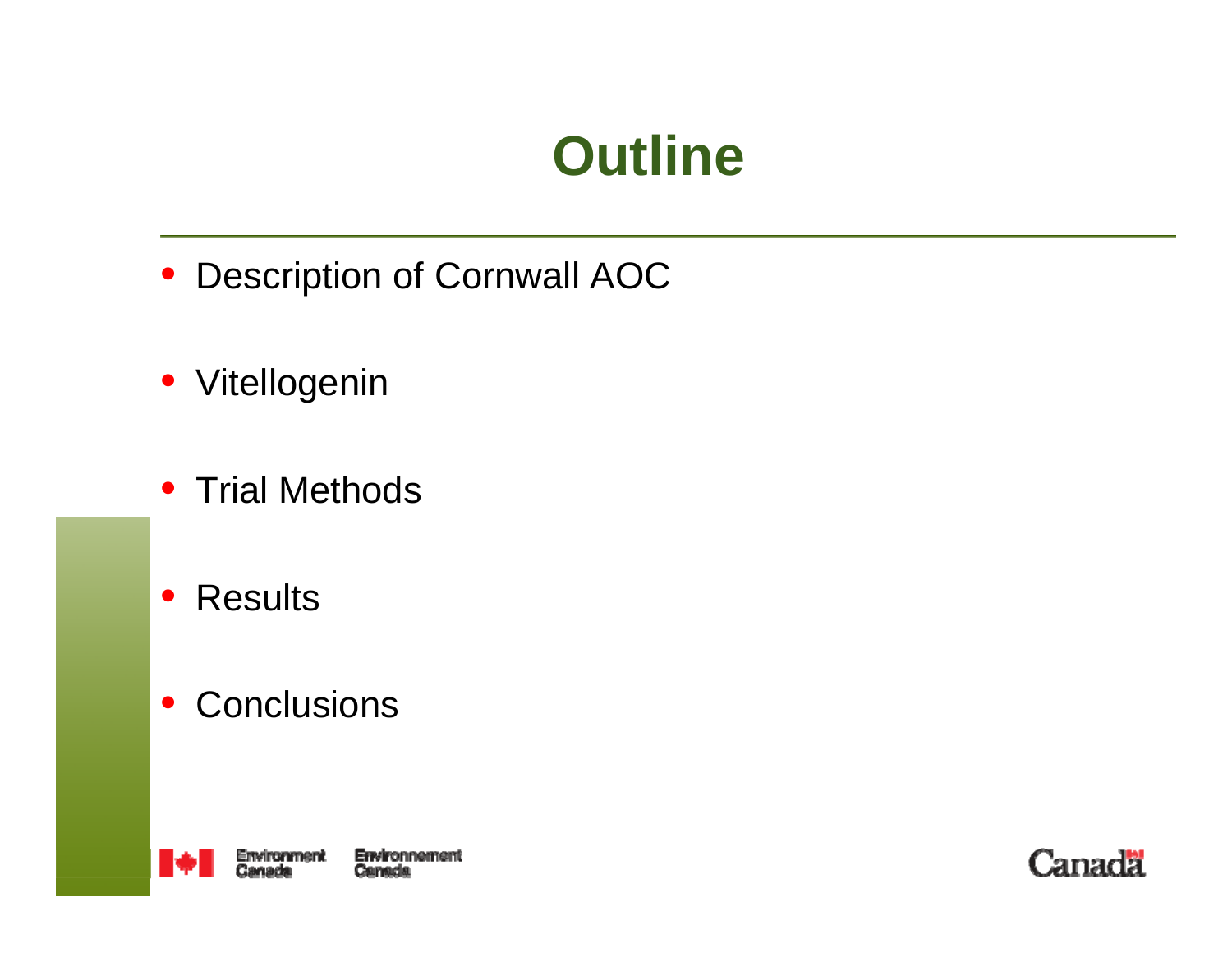# **Area of Concern (AOC) Rationale**

- "AOCs are locations where environmental quality has been degraded compared to other areas in the Great Lakes and beneficial uses of the aquatic ecosystem are impaired." www.ec.gc.ca
- 42 areas met this criteria, 14 of which are in Canada
- Remedial action plans (RAPs) put in place for each area
- Goal- De-list all AOCs after site remediation where appropriate
	- List "Areas in Recovery" where all appropriate measures taken but beneficial use impairments (BUIs) remain



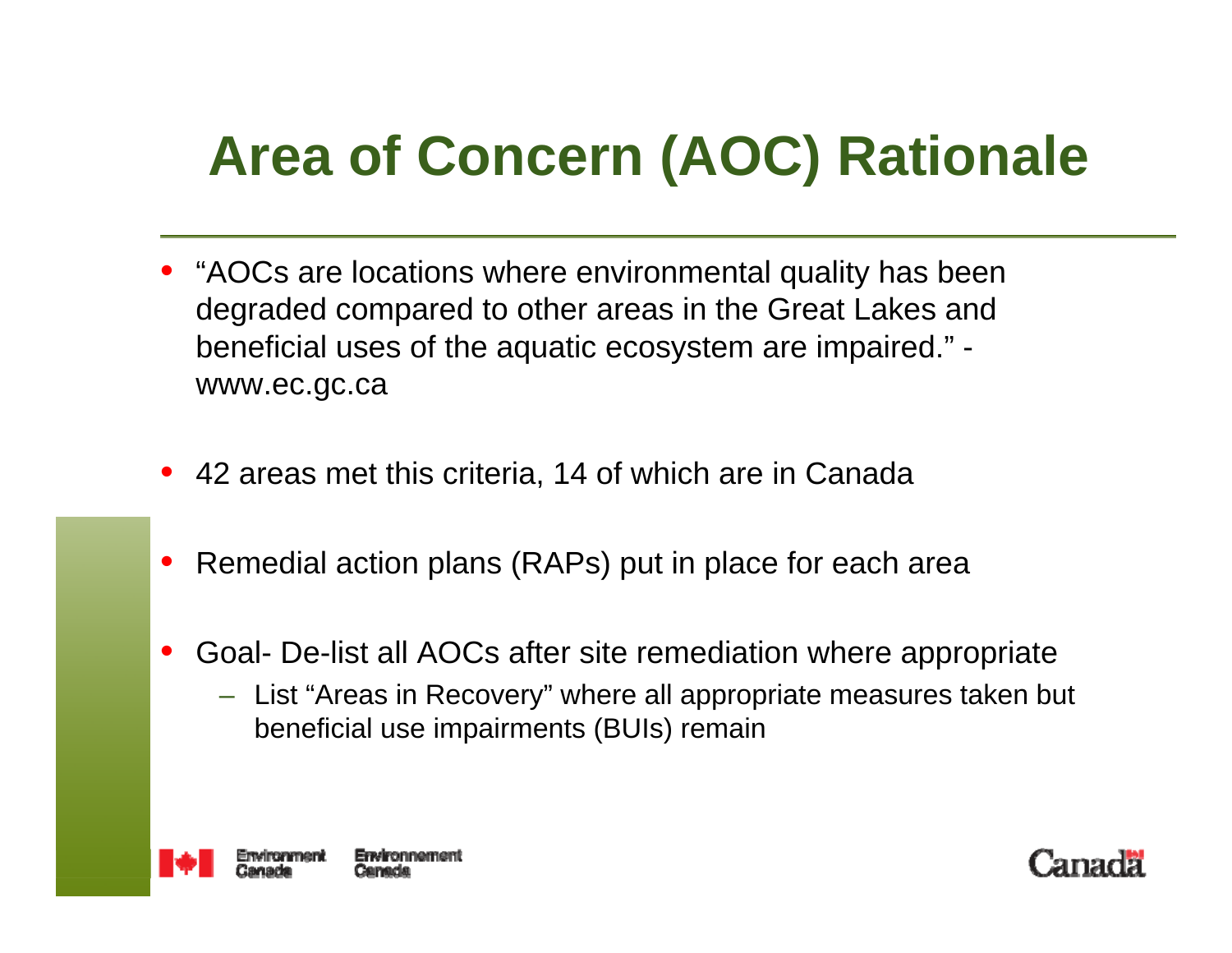#### **Areas of Concern**



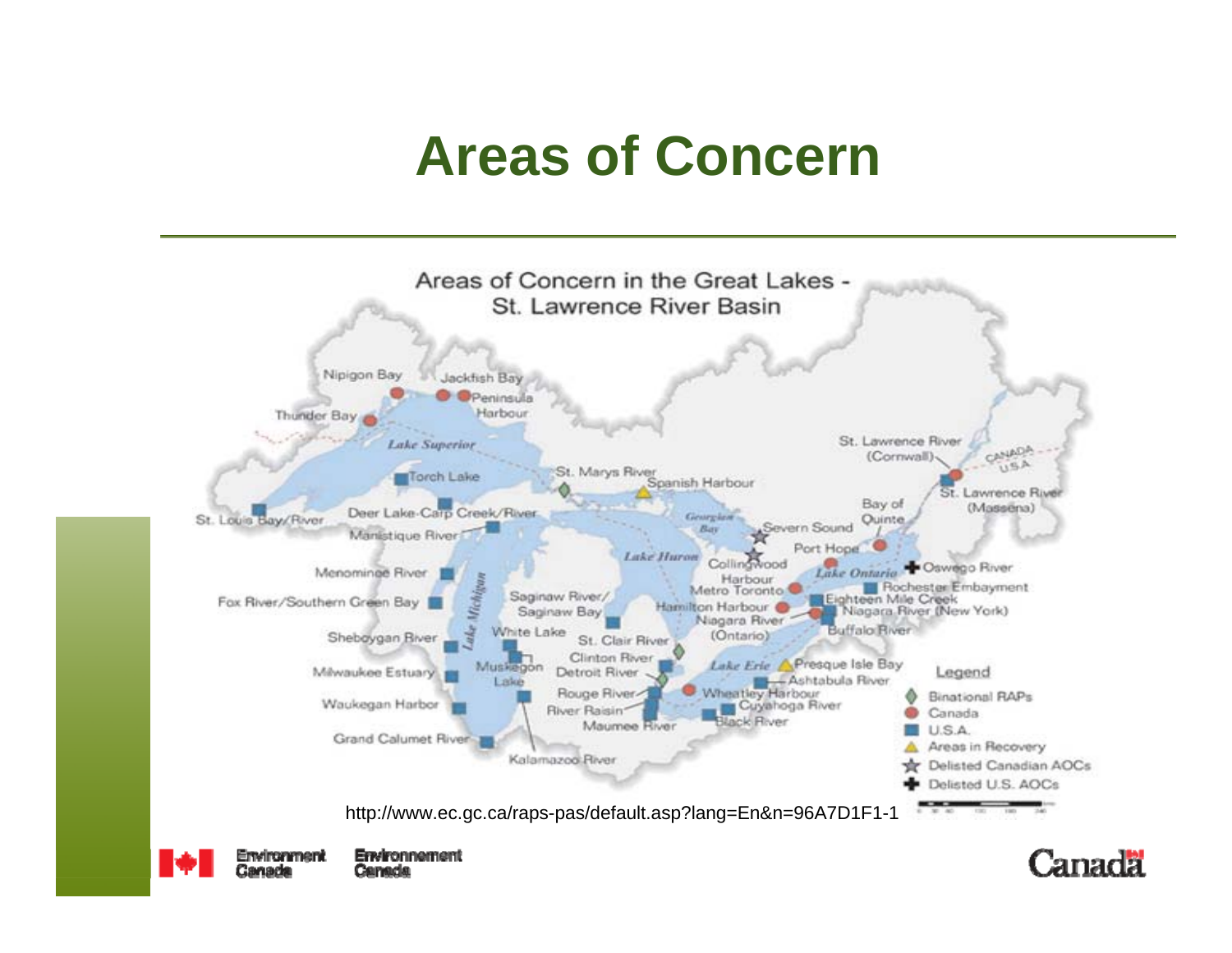#### **Cornwall AOC**

- Cornwall AOC listed because of: mercury, PCBs and other contaminants in fish, sediment and water, habitat destruction, bacteria causing beach closures, excessive growth of nuisance aquatic plants, exotic species and wild fish health impacts
- Chemical inputs from the city: municipal wastewater, Al-Can refinery, pulp mill (now closed)
- We divided the Cornwall AOC into three zones- Morrisburg (upstream), International Bridge (exposed) and Gray's Creek (downstream)
- Captured wild fish in each zone- brown bullhead, a bottom dwelling fish, and yellow perch, water column fish, by electrofishing



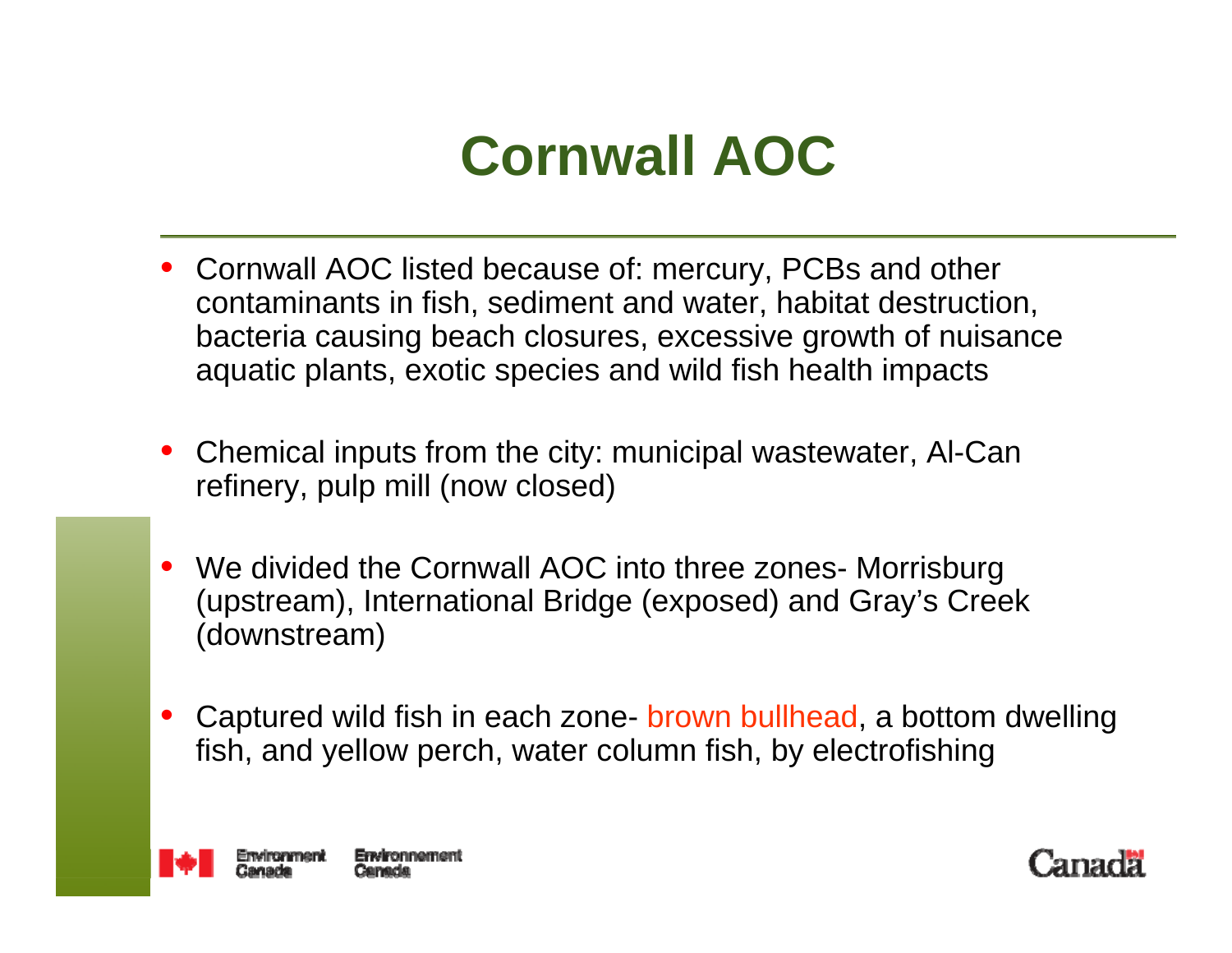#### **AOC Cornwall- Sites**

#### Electrofishing boat



#### Cornwall Bridge- Exposed Zone







#### Gray's Creek- Downstream Zone Morrisburg- Upstream (Ref) Zone



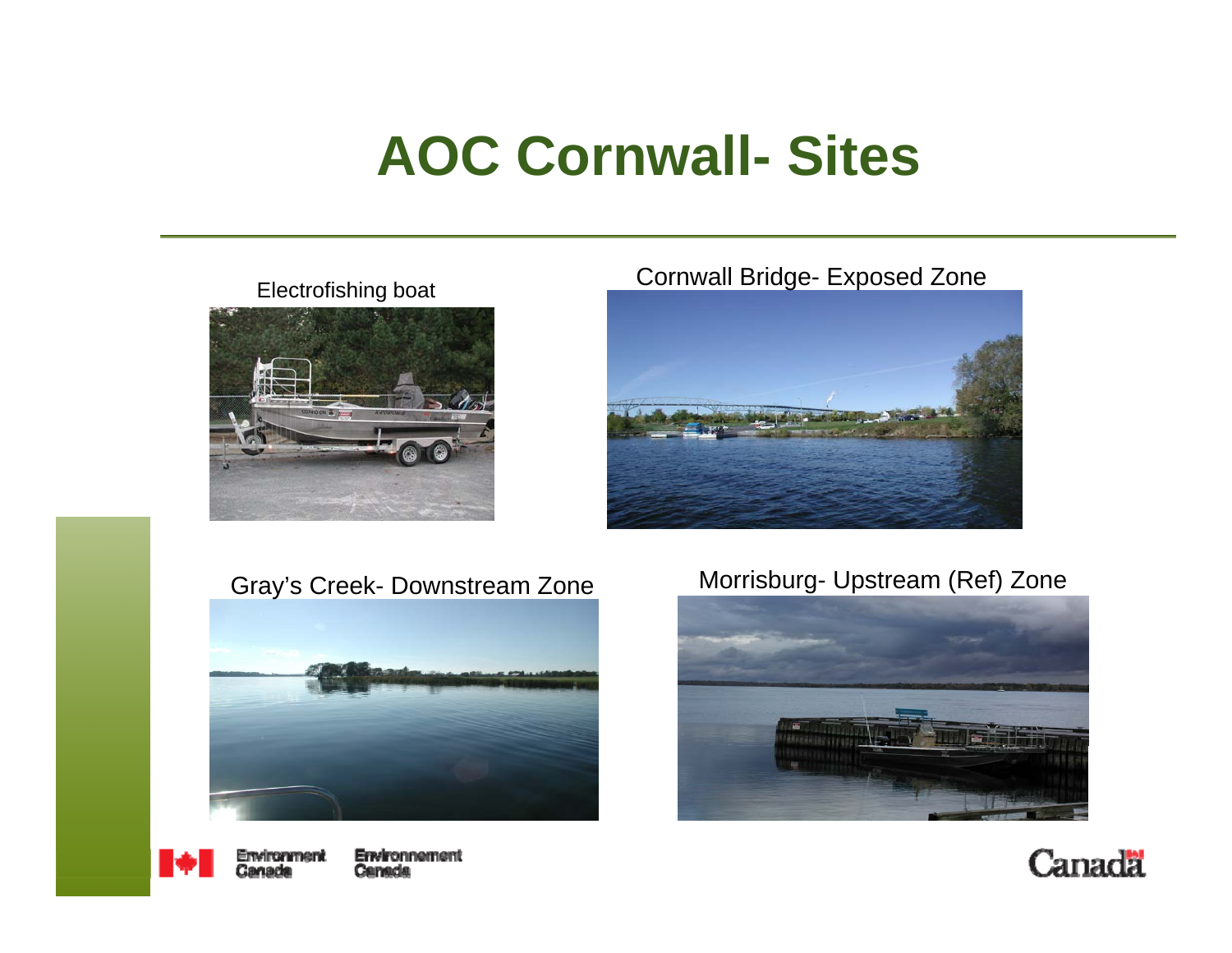# **AOC Fish Health Surveys**

- Assess adult fish health: growth, reproduction, and sub-lethal health measures
- Sample 20 adult male and 20 adult female brown bullhead for:
	- Plasma- Vitellogenin (Vtg), T3/T4 hormones, steroid hormones, contaminants of emerging interest and
	- Gill, head kidney, thyroid for histology
	- Liver- EROD analysis, deiodinase, histology and steroid receptor binding chemicals
	- Fin ray- aging
	- Gonad- histology, in vitro assay of steroid hormone production in female gonad, and inter-sex condition
	- Muscle and carcass- contaminant analysis



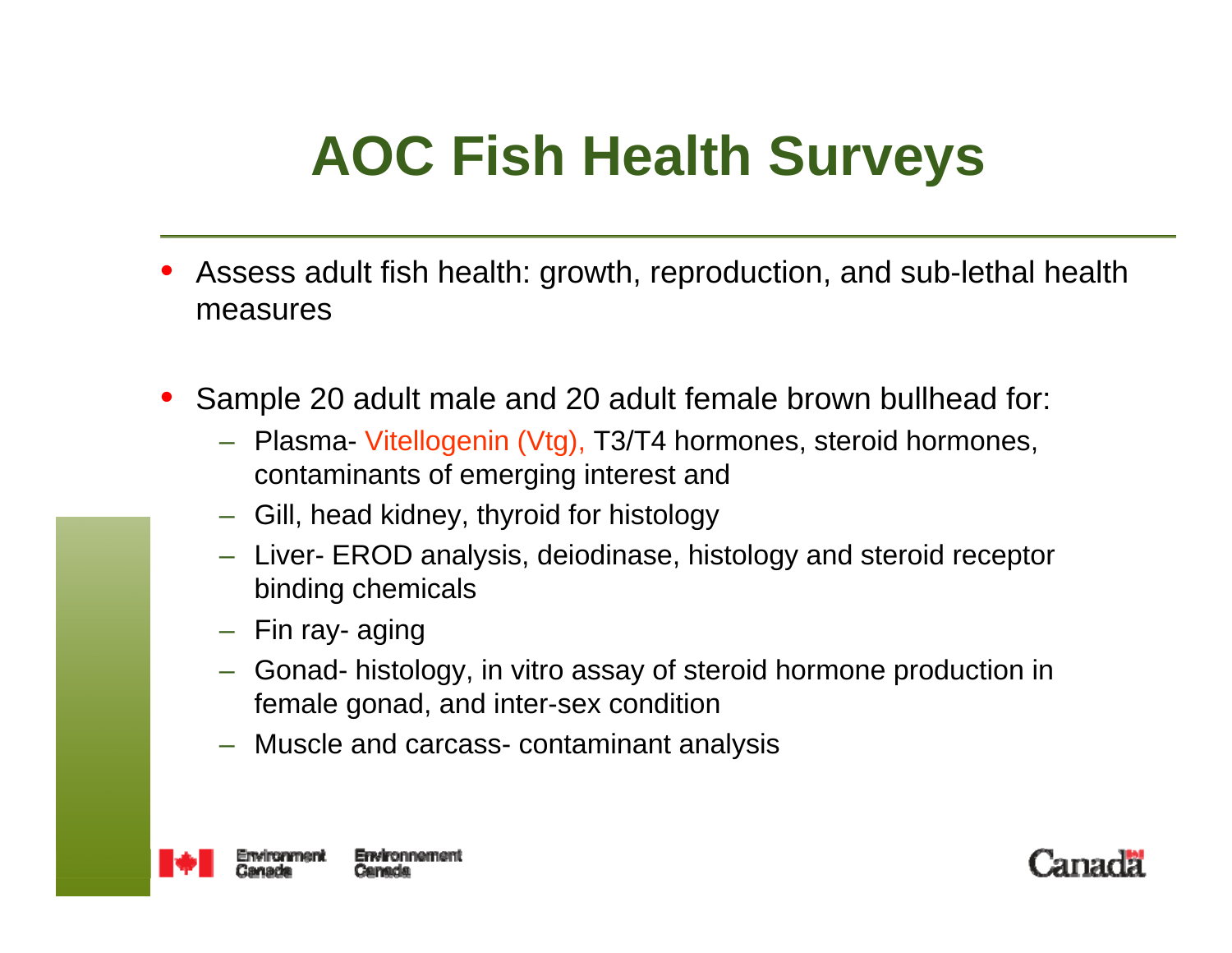# **Vitellogenin (Vtg)**

- Egg yolk precursor protein
- Produced in the liver, sequestered in the ovaries
- Normally not present in male plasma- production induced by estradiol
- Environmental estrogens:
	- From various sources
	- Can induce weak Vtg production in males
	- Can have anti-estrogenic effects in females, block estrogen receptor



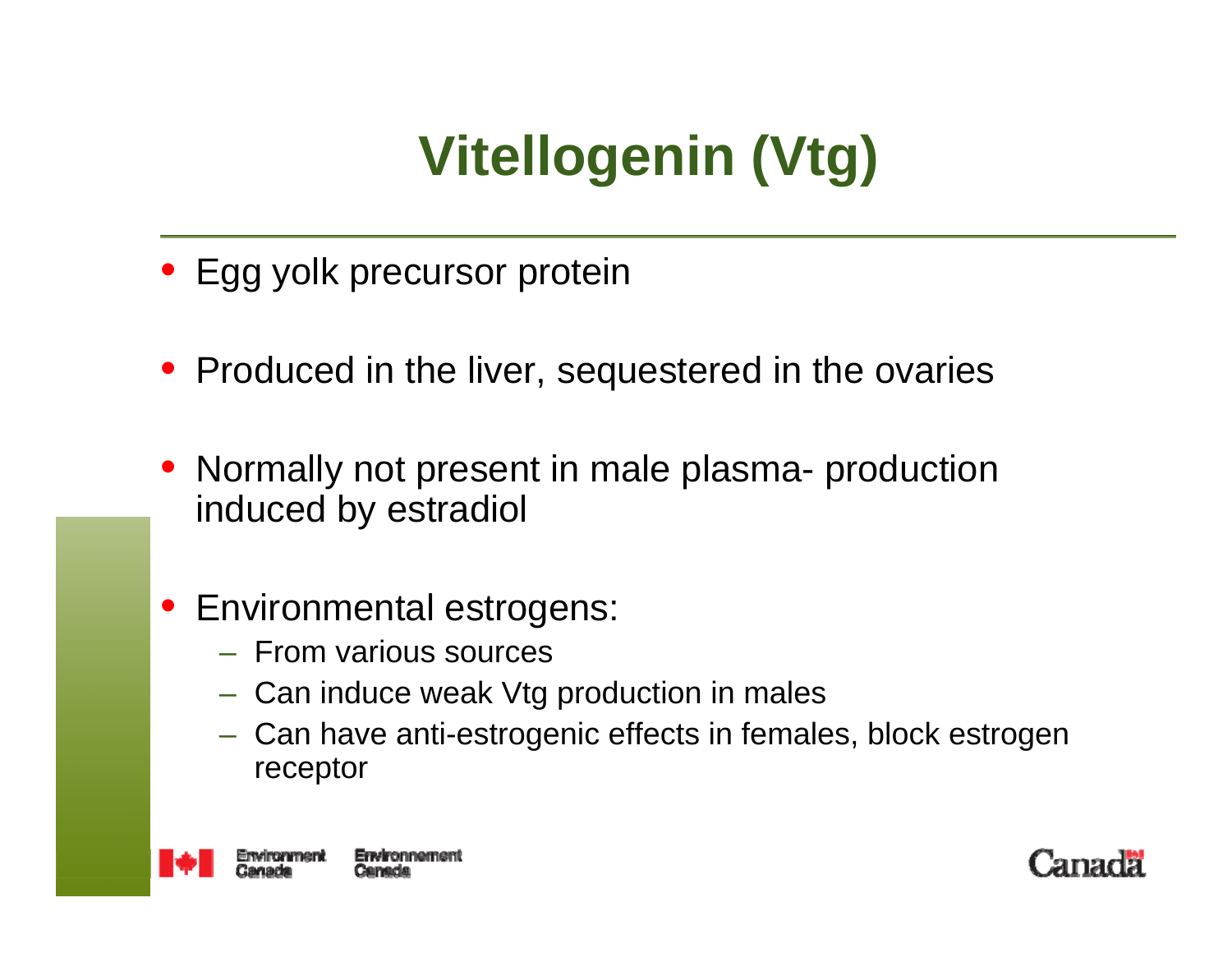#### **Plasma Analysis- SDS PAGE**

- Sodium dodecyl-sulfate polyacrylamide gel electrophoresis (SDS-PAGE)
- Separate proteins based on size





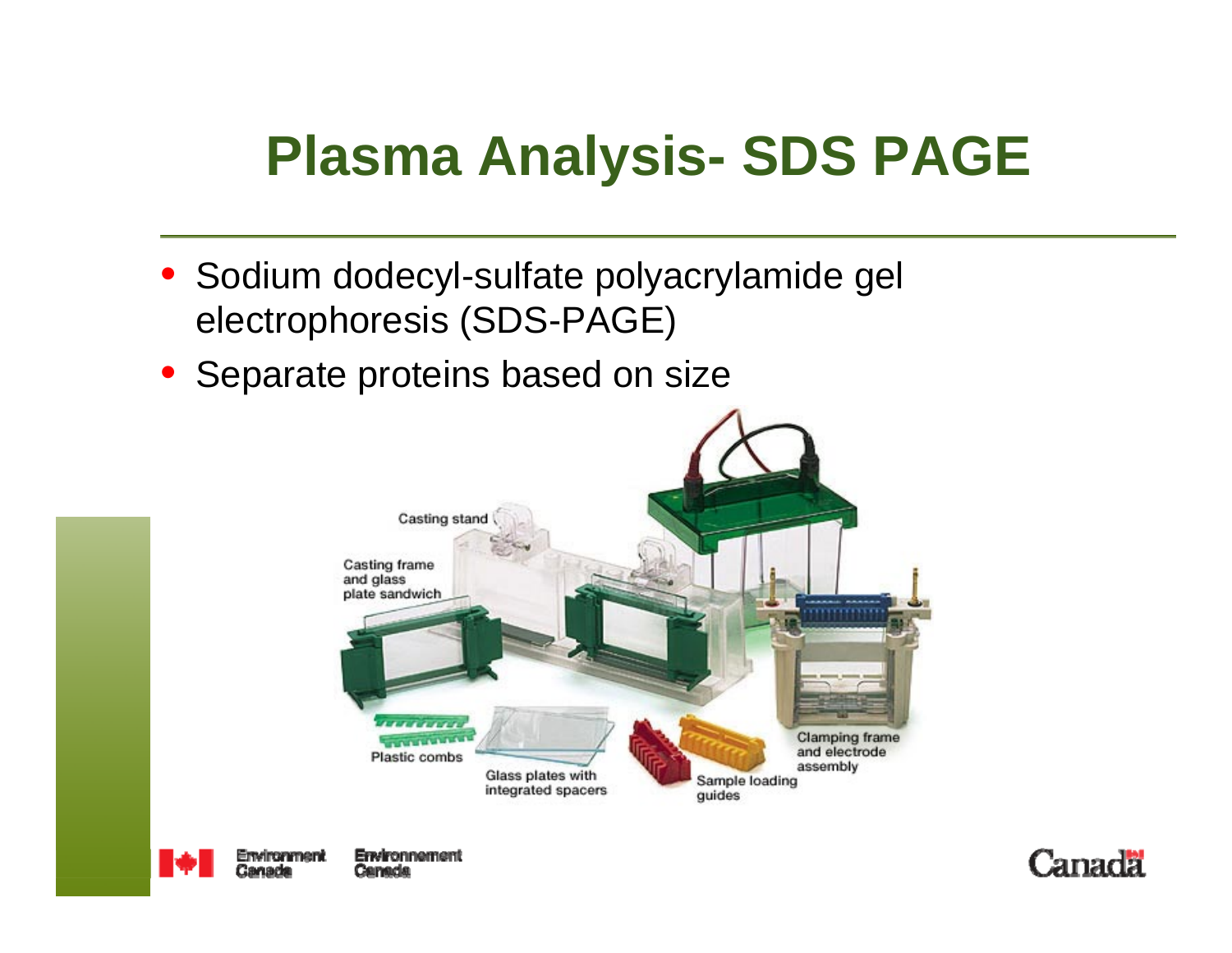#### **SDS-PAGE Continued**

- Use 5% acrylamide gel- large pore size, better separation of large proteins (Vtg 200kDa)
- Mix samples with sample buffer- contains SDS, a detergent with negative charge and disrupts cell membranes, and ß-mercaptoethanol, helps to linearize proteins
- Voltage constant 20mAmps, proteins move toward positive electrode, can track bromophenol blue dye front to bottom of gel
- Remove gel from glass plates, and stain with silver



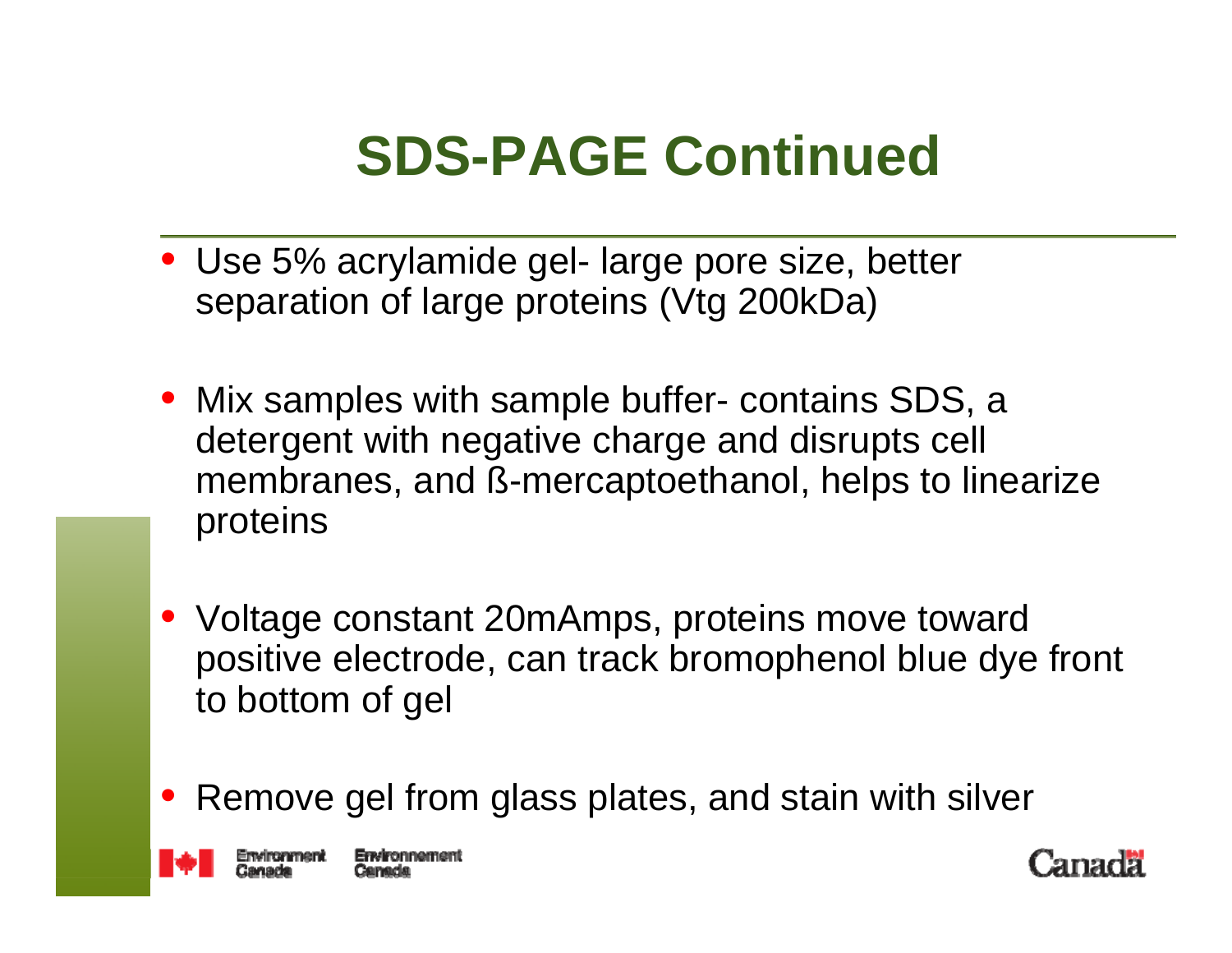## **Plasma Analysis- Silver Stain**

- Sensitive, but general protein staining technique- detection limit of 0.5ng of protein
- Three main components:
	- Thiosulfate- binds with strong affinity to proteins
	- Silver nitrate- binds anywhere that thiosulfate is bound
	- Sodium carbonate- acts as a reducing agent, precipitate out the silver to create the colour
- Over exposure in thiosulfate leads to high background- takes care to time correctly
- Developing of the gel in sodium carbonate happens rapidly, take care not to overstain



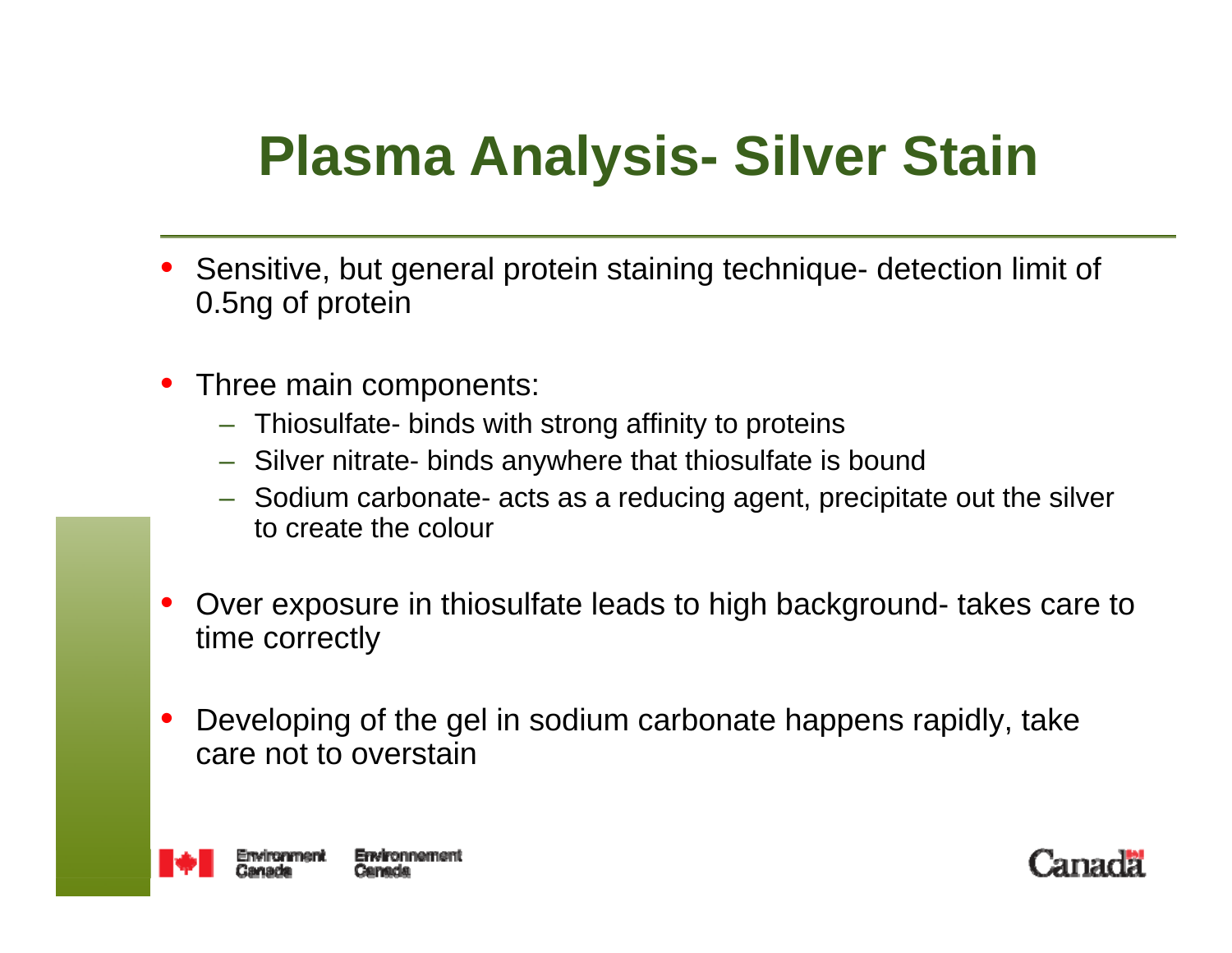### **Cornwall AOC Plasma Samples**





- Each gel contains a molecular weight marker, controls positive (+ve) and negative  $(-ve)$
- All unknown plasma samples are compared to those controls to determine presence of absence Vtg
- All samples with a band matching the size of Vtg are considered to be positive, as it is assumed that band is Vtg because it is female specific protein, confirmed by western blotting in select samples



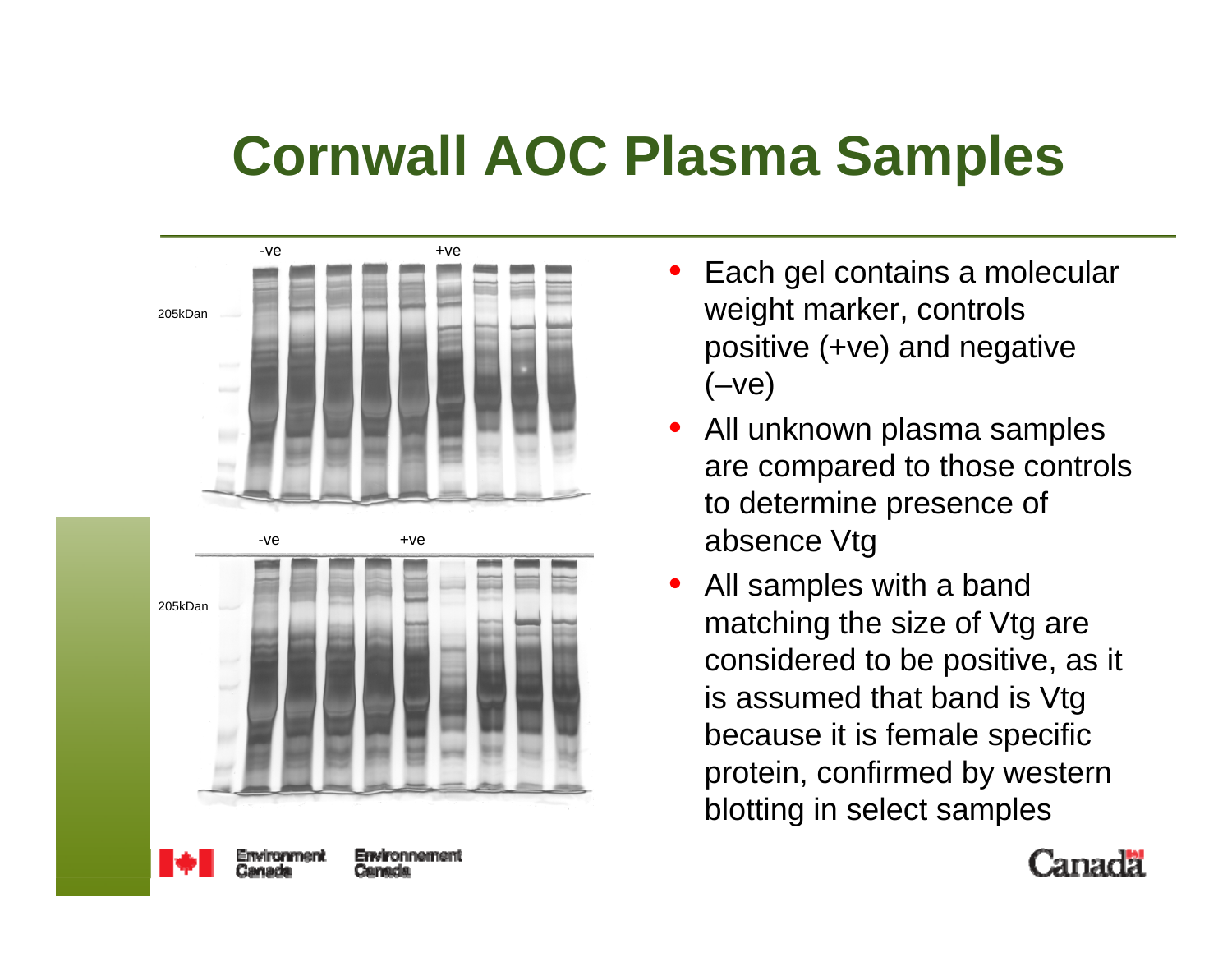### **Vitellogenin Analysis**

| Peak                    | Area | % Prot.     | Band           | Pos. | Mol. Wt. | Rf   |
|-------------------------|------|-------------|----------------|------|----------|------|
| $\mathbf{1}$            | 2516 | 9.7         |                |      |          |      |
| $\mathbf 2$             | 728  | 2.8         |                |      |          |      |
| 3                       | 325  | $1.3$       |                |      |          |      |
| $\overline{\mathbf{4}}$ | 857  | 3.3         |                |      |          |      |
| 5                       | 574  | $2.2\,$     |                |      |          |      |
| 6                       | 1709 | 6.6         | $\overline{4}$ | 186  | 175.54   | .278 |
| $\boldsymbol{7}$        | 328  | 1.3         |                |      |          |      |
| 8                       | 899  | 3.5         |                |      |          |      |
| $\boldsymbol{9}$        | 2792 | 10.8        |                |      |          |      |
| 10                      | 1145 | 4.4         |                |      |          |      |
| 11                      | 2084 | $\bf 8$     |                |      |          |      |
| 12                      | 4382 | 16.9        |                |      |          |      |
| 13                      | 3848 | 14.8        |                |      |          |      |
| 14                      | 2077 | 8           |                |      |          |      |
| 15                      | 529  | $\mathbf 2$ |                |      |          |      |
| 16                      | 338  | 1.3         |                |      |          |      |
| 17                      | 177  | 0.7         |                |      |          |      |
| 18                      | 363  | 1.4         |                |      |          |      |
| $19$                    | 287  | 1.1         |                |      |          |      |



- One lane of a gel from analysis program Fluorchem
- Outline each peak to get the area and % of overall protein of each band
- Highlighted peak 6 is the Vtg band, data in red font
- Compare the %Vtg across all samples



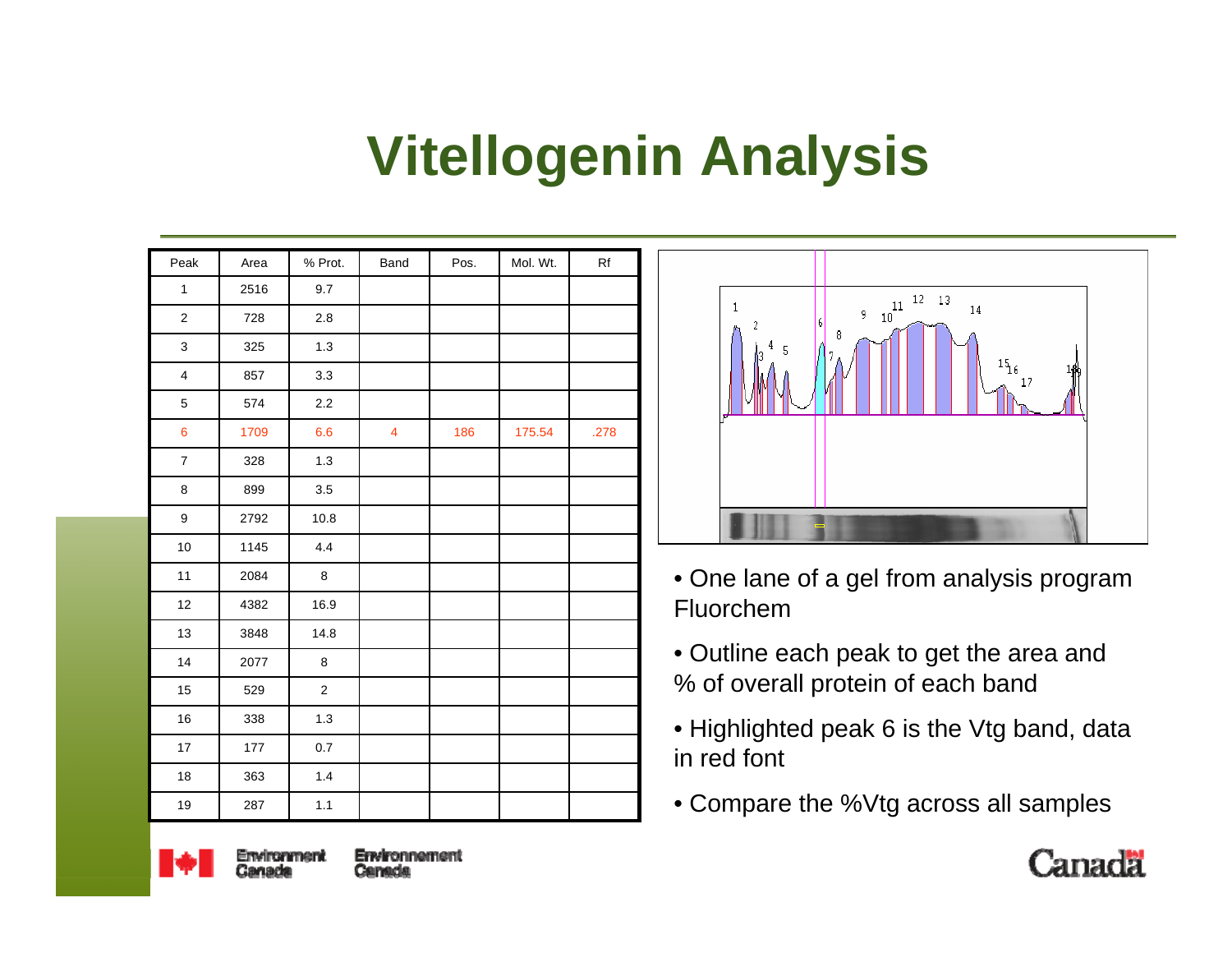### **Cornwall 2004 % Vtg Data**



- Data is in 2 distinct groups- "A" and "B" which are significantly different from each other  $(\alpha=0.05)$  for females only
- Bridge zone has lower % Vtg compared to the Morrisburg reference zone in female fish
- There is no statistical comparison between male fish because only 3 individuals were found in each zoneindicates EDC's chemical present



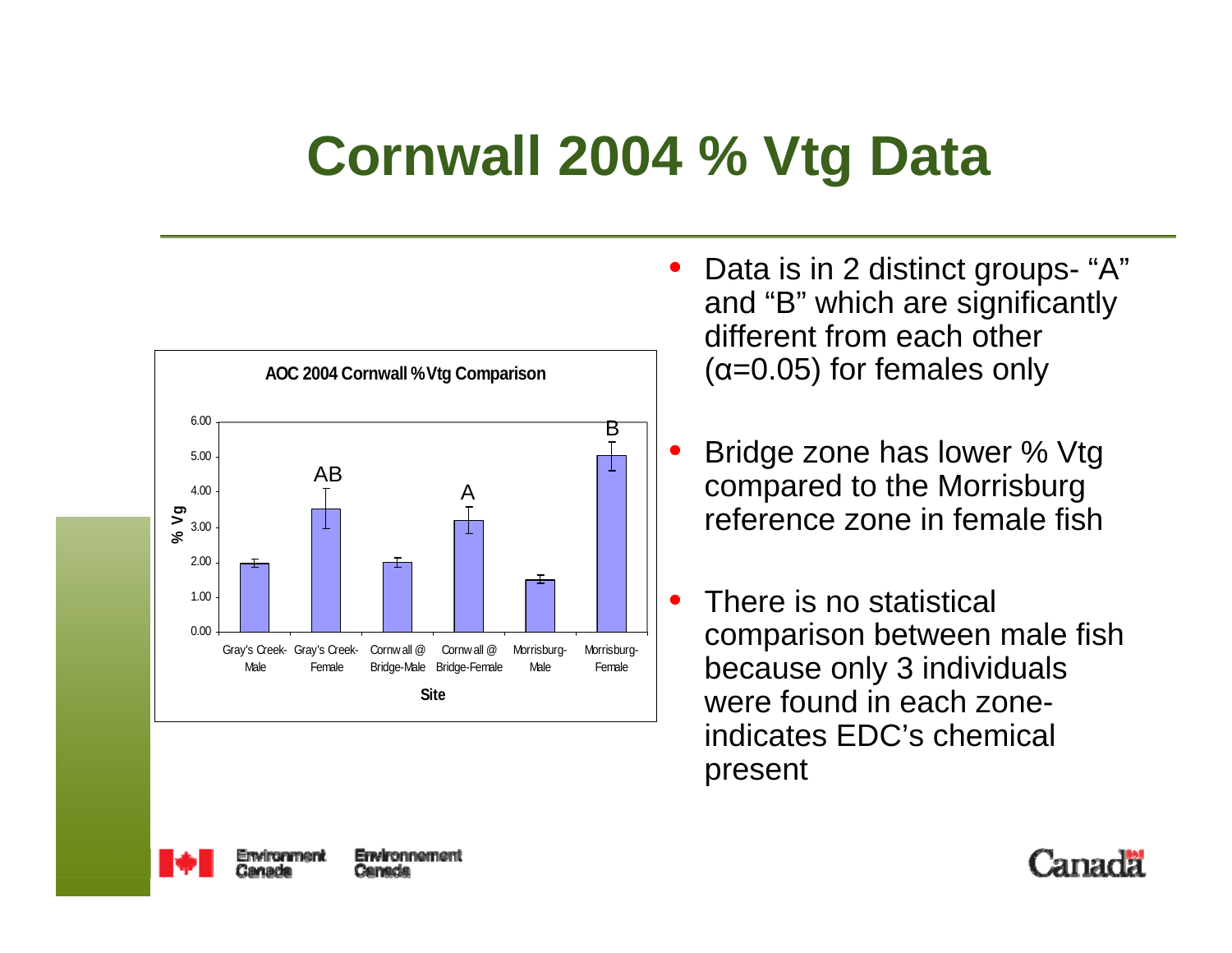# **Cornwall 2005 %Vtg Data**



- Data in 2 distinct groups "A" and "B" which are significantly different from each other (<sup>α</sup> =0.05) for females only
- Indicates that Bridge zone has significantly lower % Vtg compared to Morrisburg reference zone and Gray's Creek downstream zone
- Only one positive male found at the Cornwall Bridge site, none in other zones



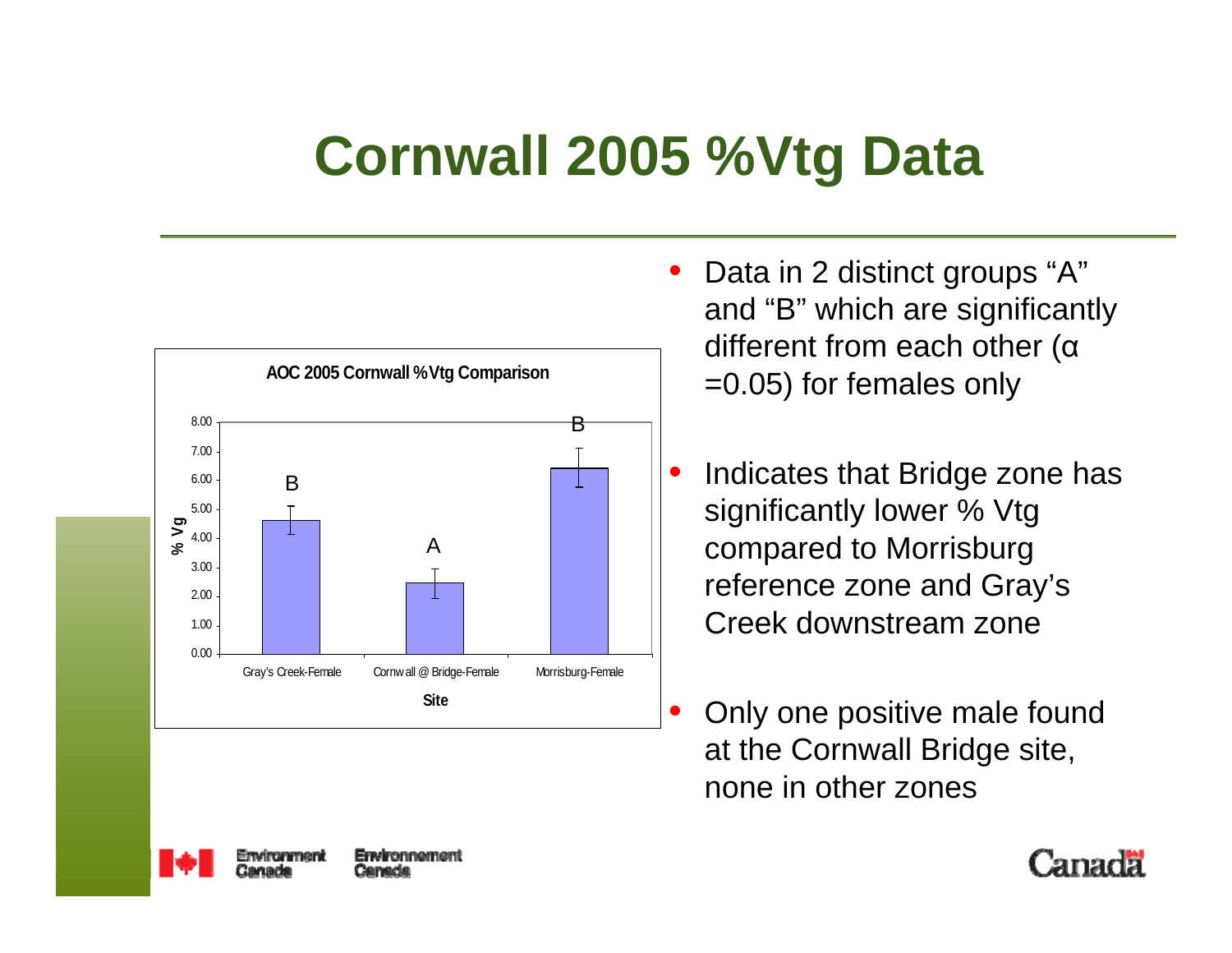### **Condition Indices**

• Gonad Somatic Index (GSI)- Gonad weight (g)/Total Weight (g) x 100

– Indicator of amount of energy put into reproduction

- Liver Somatic Index (LSI)- Liver weight (g)/Total Weight(g) x 100
	- Indicator of amount of energy for glycogen storage, also LSI can increase or decrease in response to pollutants
- Condition Factor Index (CFI)- (Total weight x10/ Length 3)x10
	- Indicator of the general health of the fish, eg. undernourished if mass is smaller relative to length



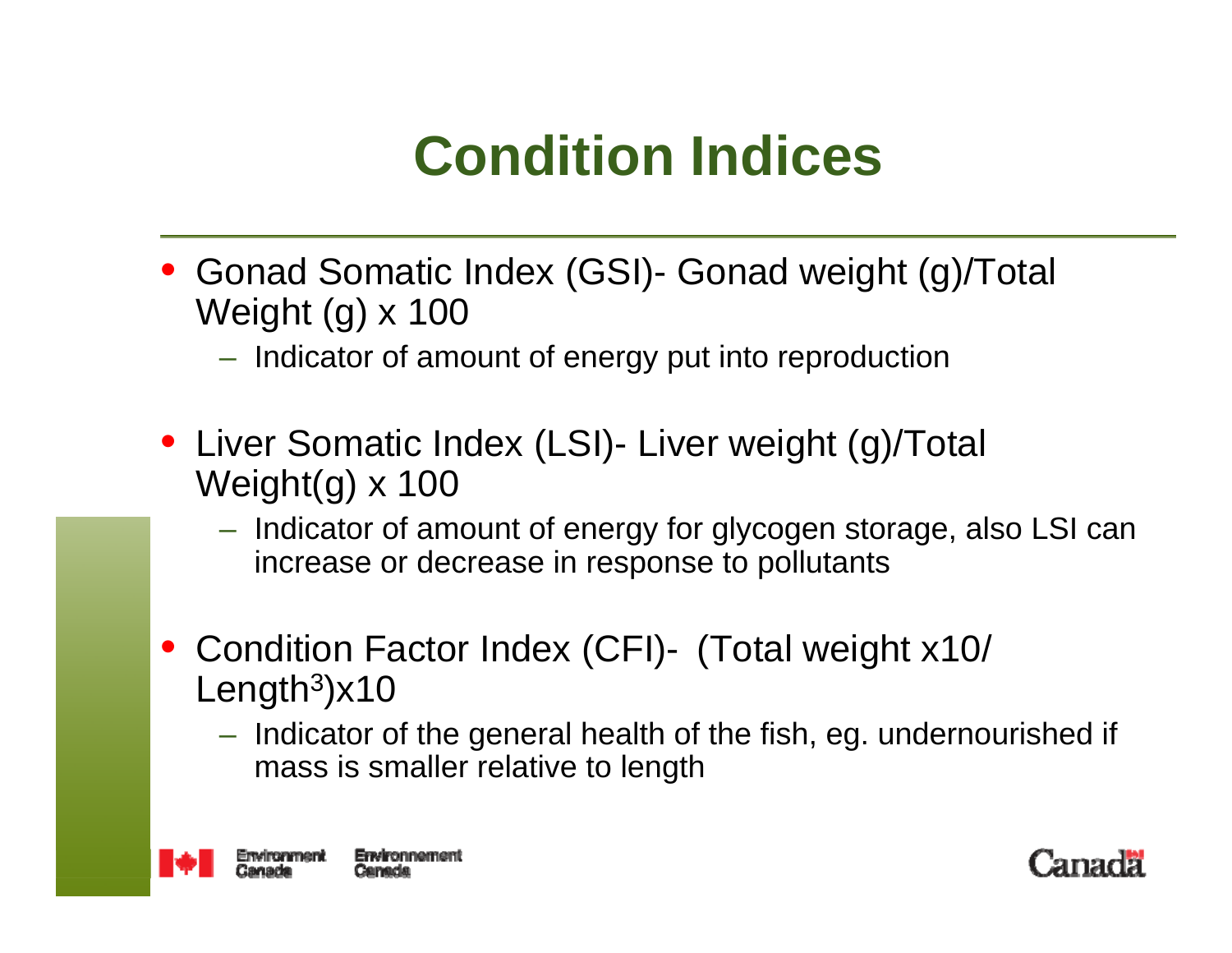#### **Cornwall 2004 GSI Data**

- Data shown in both ratio GSI format and scatter plot format of gonad weight vs. total weight for males and females
- ANCOVA test done to determine significant differences between sites- first look for an interaction between total body weight and site (differences in slope of the regression line)
- If no interaction, can compare the changes in gonad weight while factoring in total weight between site
- Data log transformed for females- no interaction btw site and total weight for males or female; no site effects (Females P=0.2959, Males P=0.1485)











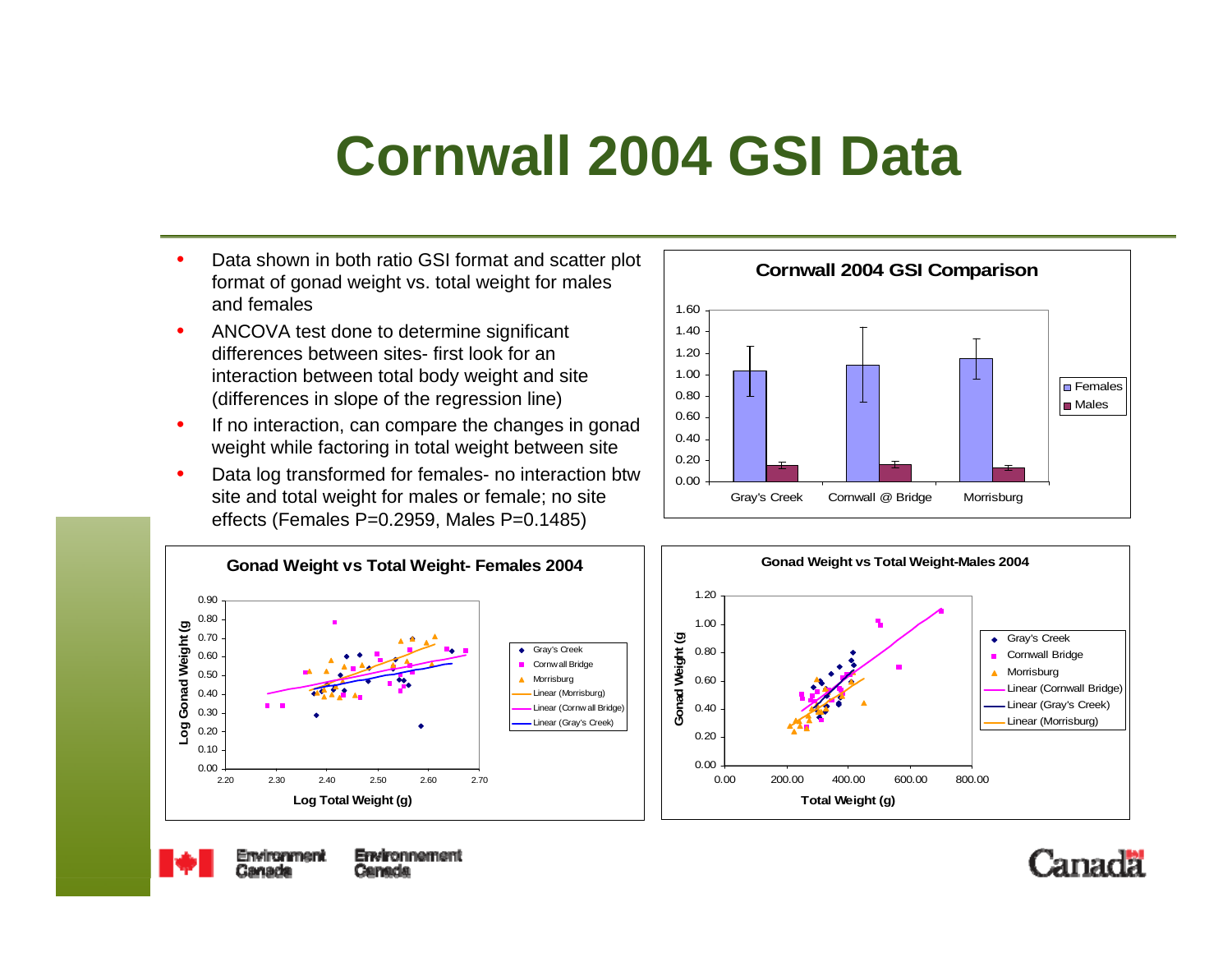#### **Cornwall 2004 LSI Data**

- ANCOVA test done to determine differences between sites
- No interactions between total weight and site for males or females; data log transformed to obtain normal distribution
- Site differences for females- liver weight significantly higher at Morrisburg site compared to Gray's Creek and Cornwall Bridge (P=0.006)
- For males-liver weight also significantly higher at Morrisburg reference site (P<0.001)









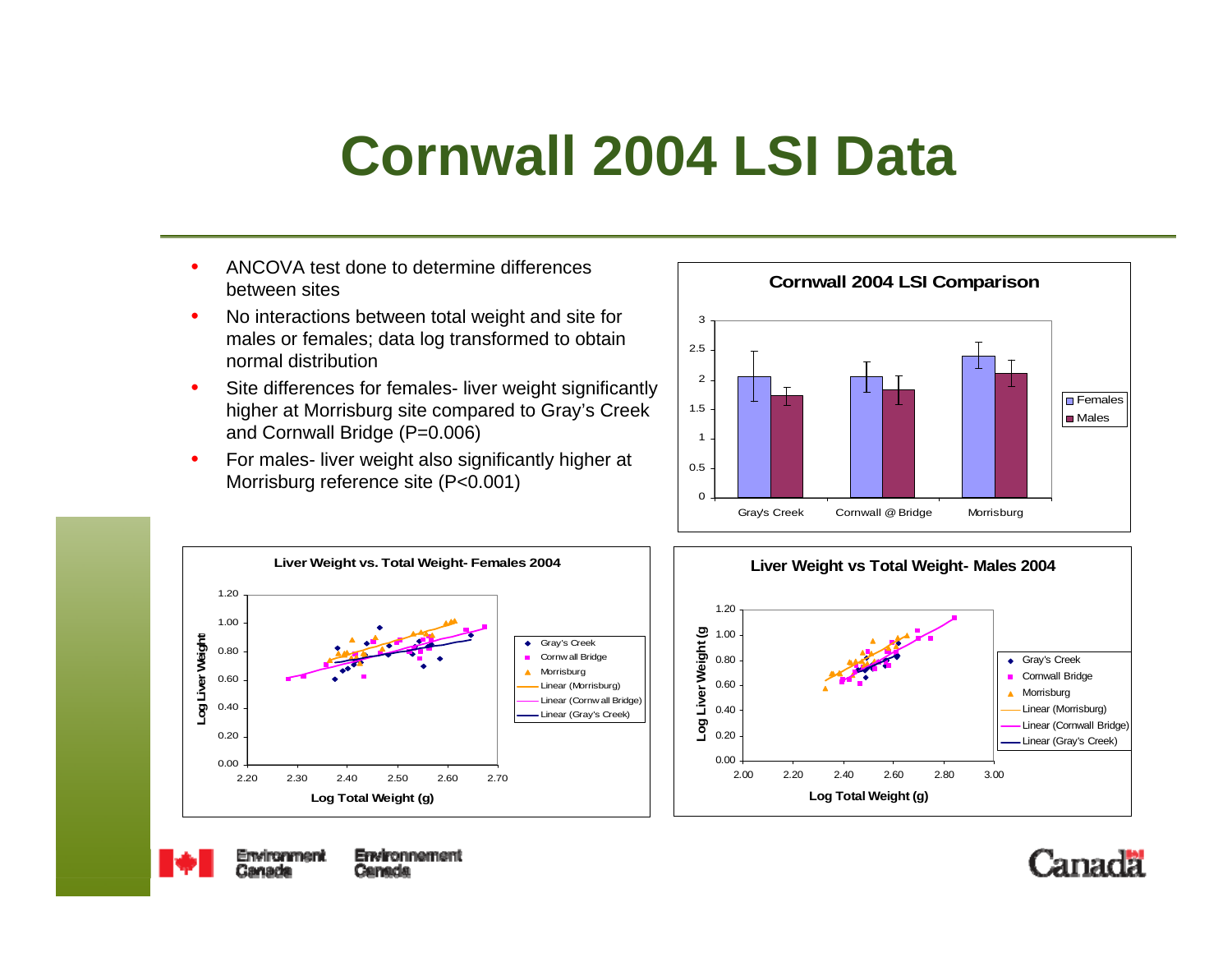#### **Cornwall 2005 GSI Data**

- ANCOVA to determine differences btw sites
- Data log transformed in females, untransformed in males to achieve normal distribution
- No interactions between total weight and site for males or females
- Site effect in females- the exposed Cornwall Bridge site has a significantly lower liver weight (P=0.029)
- No site effects in males (P=0.0820)









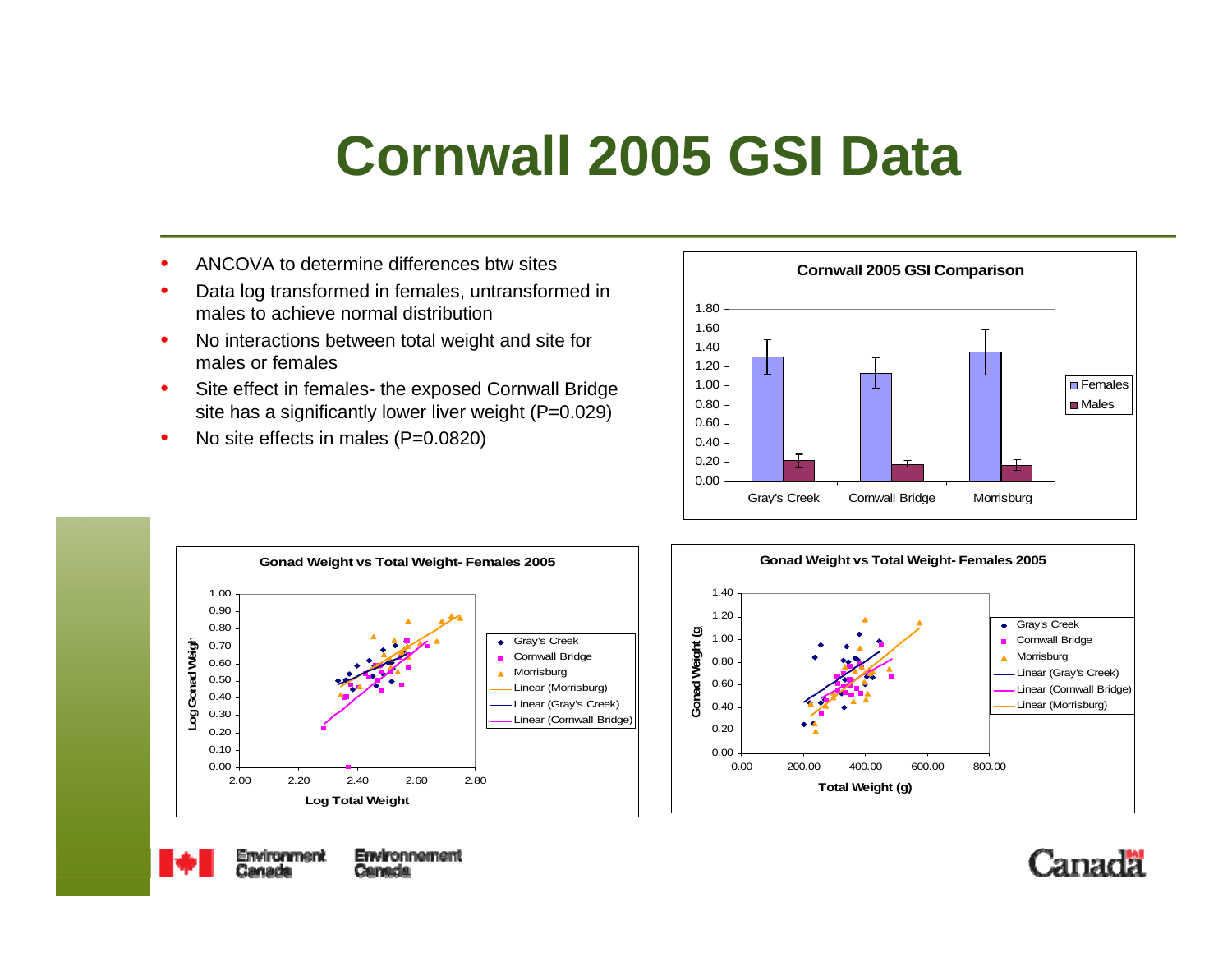#### **Cornwall 2005 LSI Data**

- ANCOVA to determine differences between sites
- Data for males and females log transformed to achieve normal distribution
- No interactions between site and total weight for males or females
- Females- site effect- Morrisburg reference site higher liver weight compared to other sites (P<0.001)
- Males- Site effects (P<0.001)- Morrisburg reference site significantly higher liver weight compared to other sites









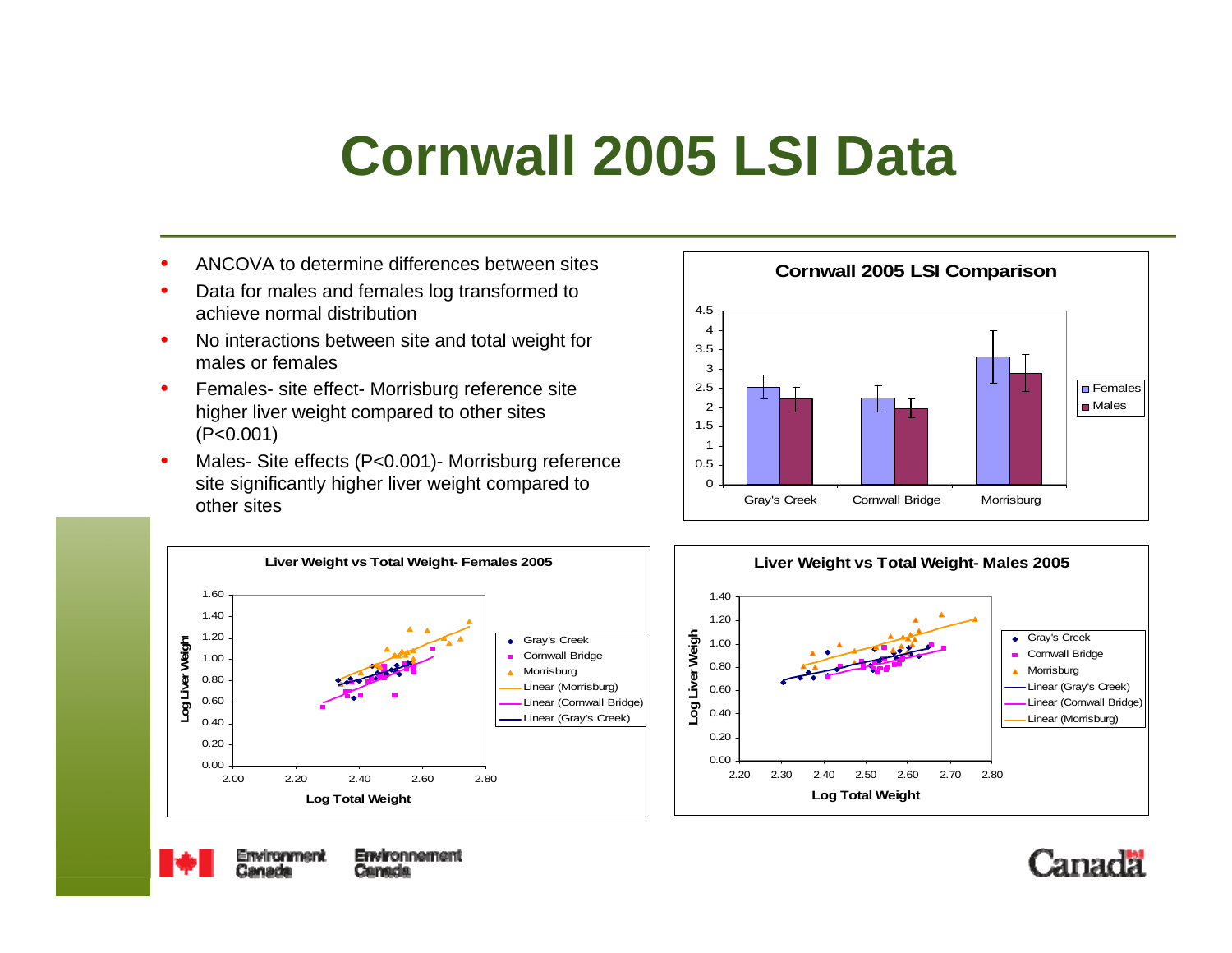

- % Vtg depressed in females at the exposed zone
- Liver weight also depressed at exposed site in both males and females, consistent with reduced plasma Vtg
- Males were expressing Vtg, but no apparent differences in numbers or concentrations among zones
- Gonad size and overall condition did not vary among zones- condition factor data not shown



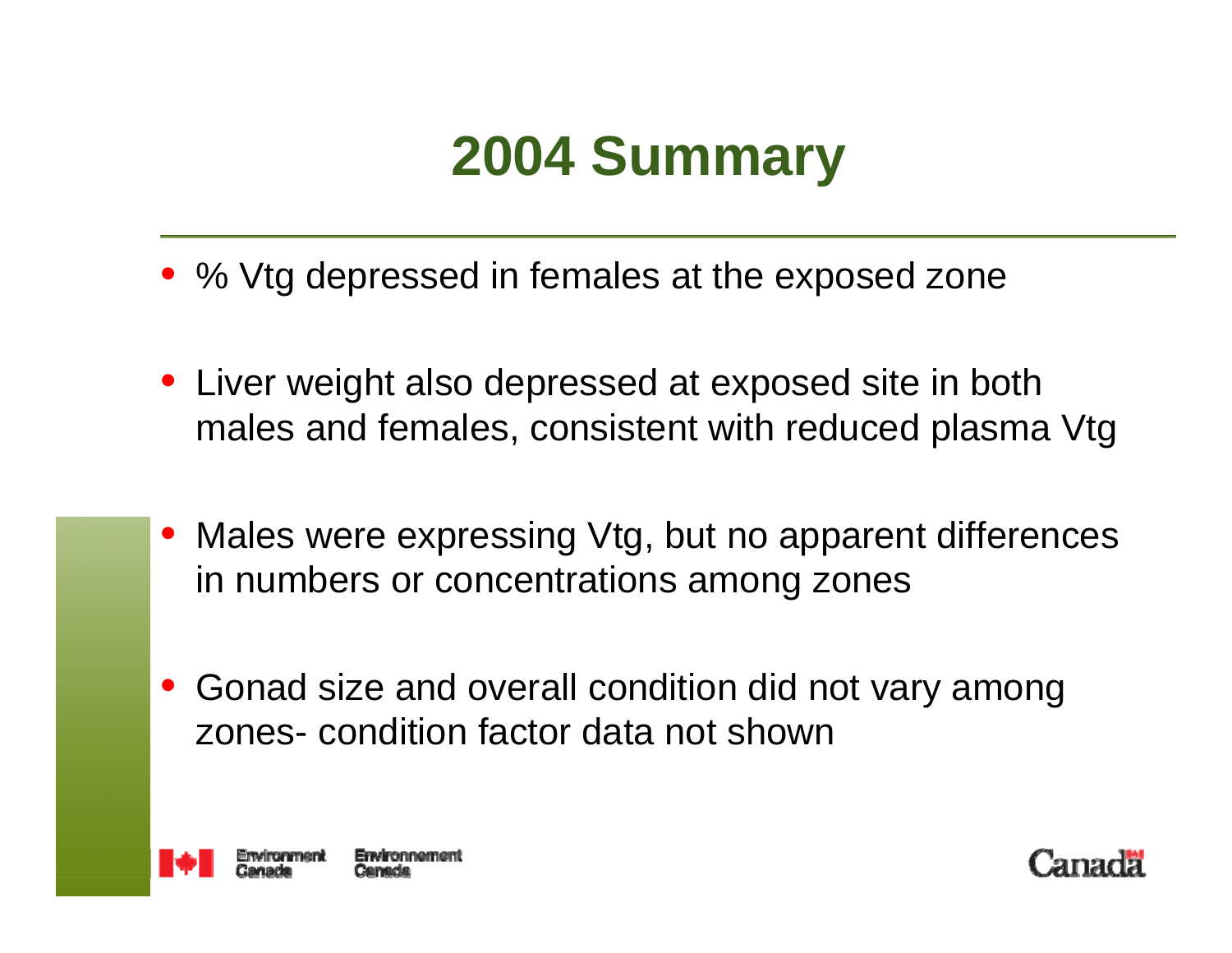#### **2005 Summary**

- % Vtg depressed in females at exposed zone- as in 2004
- Gonad weight and liver weight depressed in females at the exposed zone
- In males, no difference in gonad weight, however the liver weight was significantly depressed at the exposed zone
- Only 1 male showed Vtg- exposed site



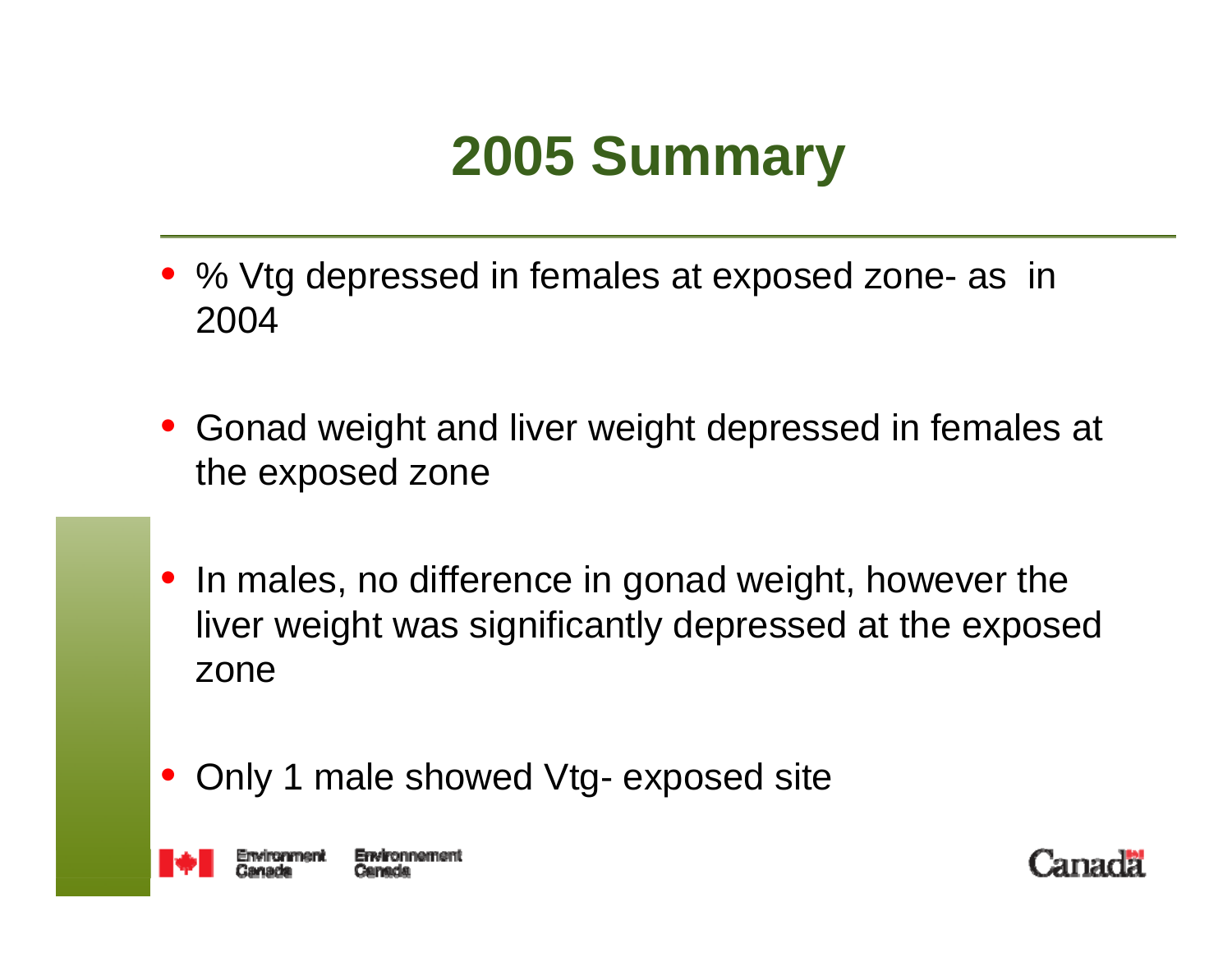### **Conclusions**

- A few males did express Vtg, which could indicate the presence of environmental estrogens, however there were no differences among zones
- The depression in Vtg in females, along with the reduced gonad and liver size could have implications for fish reproduction
- We do not know at this time whether the stressors responsible for the depressed plasma Vtg in females are also impacting gonad and liver size, or if there are other factors at play